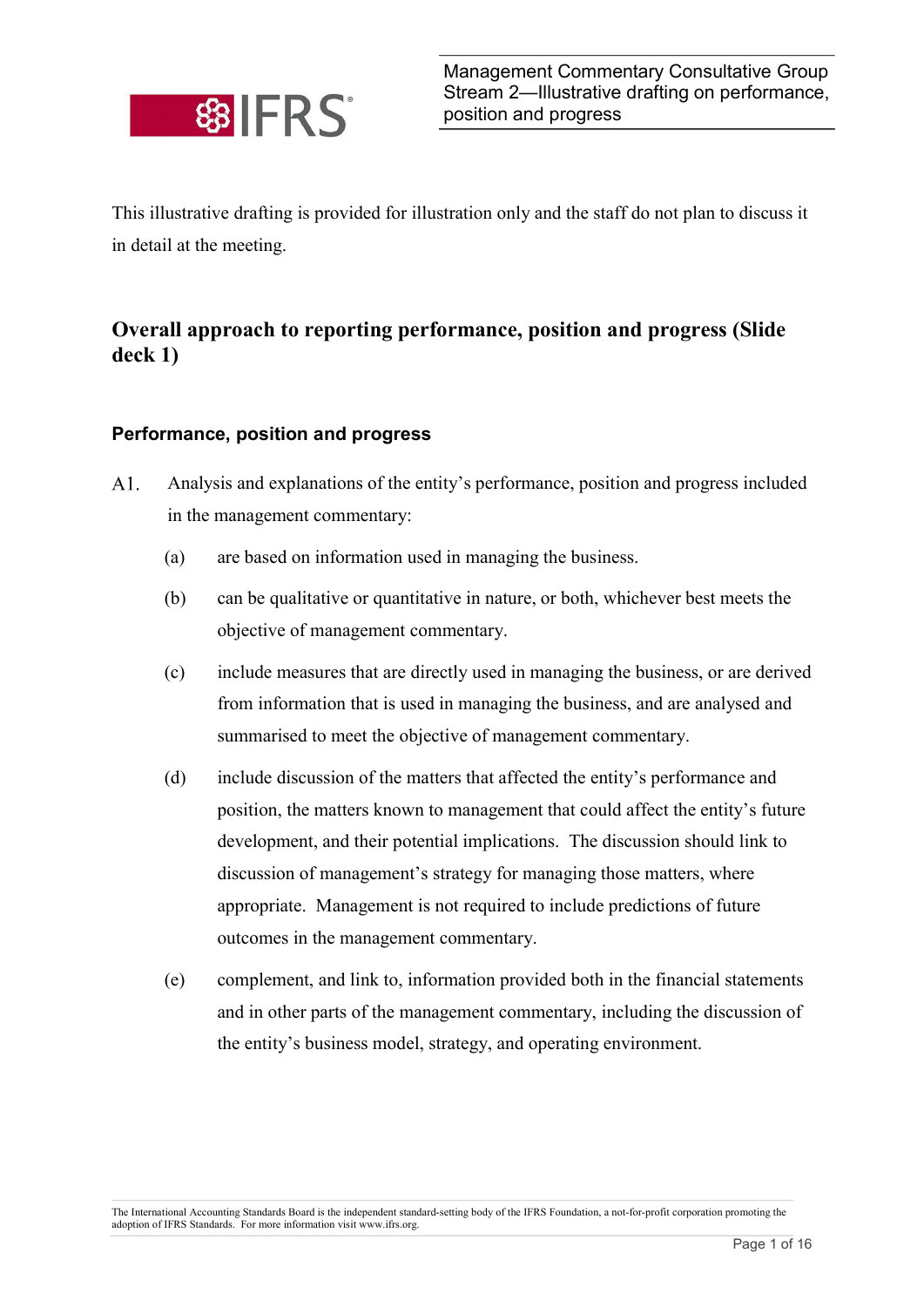## Application of principles to reporting performance, position and progress

#### Narrative coherence

- $A2.$ If the management commentary identifies material matters in the analysis and explanations of the entity's performance, position and progress, the management commentary should include information to help users evaluate the potential implications of those matters. This information may be provided elsewhere in the management commentary. For example, the description of the business model might include information about the revenue attributable to a category of customers that is affected by a trend and the description of the strategy might include information on how management is responding to that trend.
- A3. Matters should be explained in the context of the entity's operating environment, including the external trends and factors the entity faces.
- A4. The management commentary complements the financial statements. It is not required to repeat information in the financial statements, unless repetition is necessary to provide a neutral and understandable discussion.

#### **Aggregation**

- $A5.$ Analysis and explanations in the management commentary should ordinarily be provided on a basis that is consistent with the segments or line items included in the financial statements. The management commentary should include additional detail where the analysis would otherwise result in the aggregation of divergent trends.
- A6. Where the management commentary includes analysis of a business activity that does not constitute the whole of a segment identified in the financial statements (for example, because the matter being discussed relates to a particular category of customer), the management commentary should describe the scope of analysis by reference to the most appropriate item provided in the financial statements (for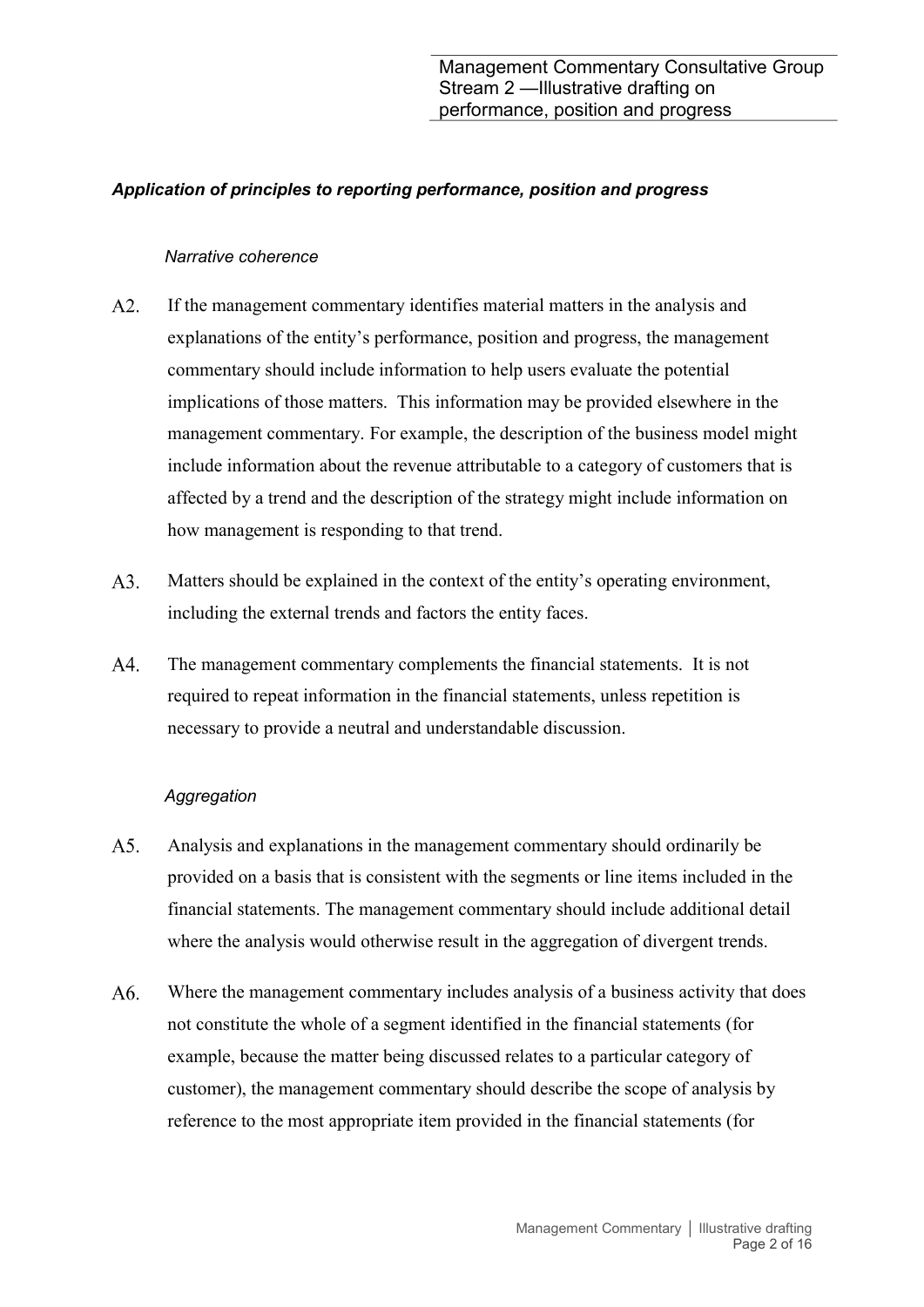example, by indicating the proportion of revenue generated by the business activity covered by the analysis).

## **Comparability**

A7. The management commentary should provide comparative information. Analysis and explanations of the entity's performance, position and progress based on amounts in the financial statements should cover at least all periods for which financial statements provide comparative information. In determining the period for which to provide comparative information, management also considers the period over which the trends relating to a matter emerge, taking into account that some longer-term trends may emerge only over a period of, say, three to five years. In addition, the understandability of the management commentary may be enhanced if comparative information is provided in tabular format where such a format is appropriate.

## Management's estimates and judgements

- A8. The management commentary may need to include estimates and approximations made by management if it is not practical to provide an exact figure in relation to a matter. Any such estimates or approximations should be clearly identified as such, and their sources and the basis on which they have been made should be explained, including explanations of any limitations in the approach taken by management.
- A9. In addition, descriptions of facts should be clearly distinguished from statements of opinions in the management commentary.

## Components of reporting performance, position and progress

- A10. The management commentary should include:
	- (a) analysis and explanations of the financial statements;
	- (b) analysis and explanations of the matters that: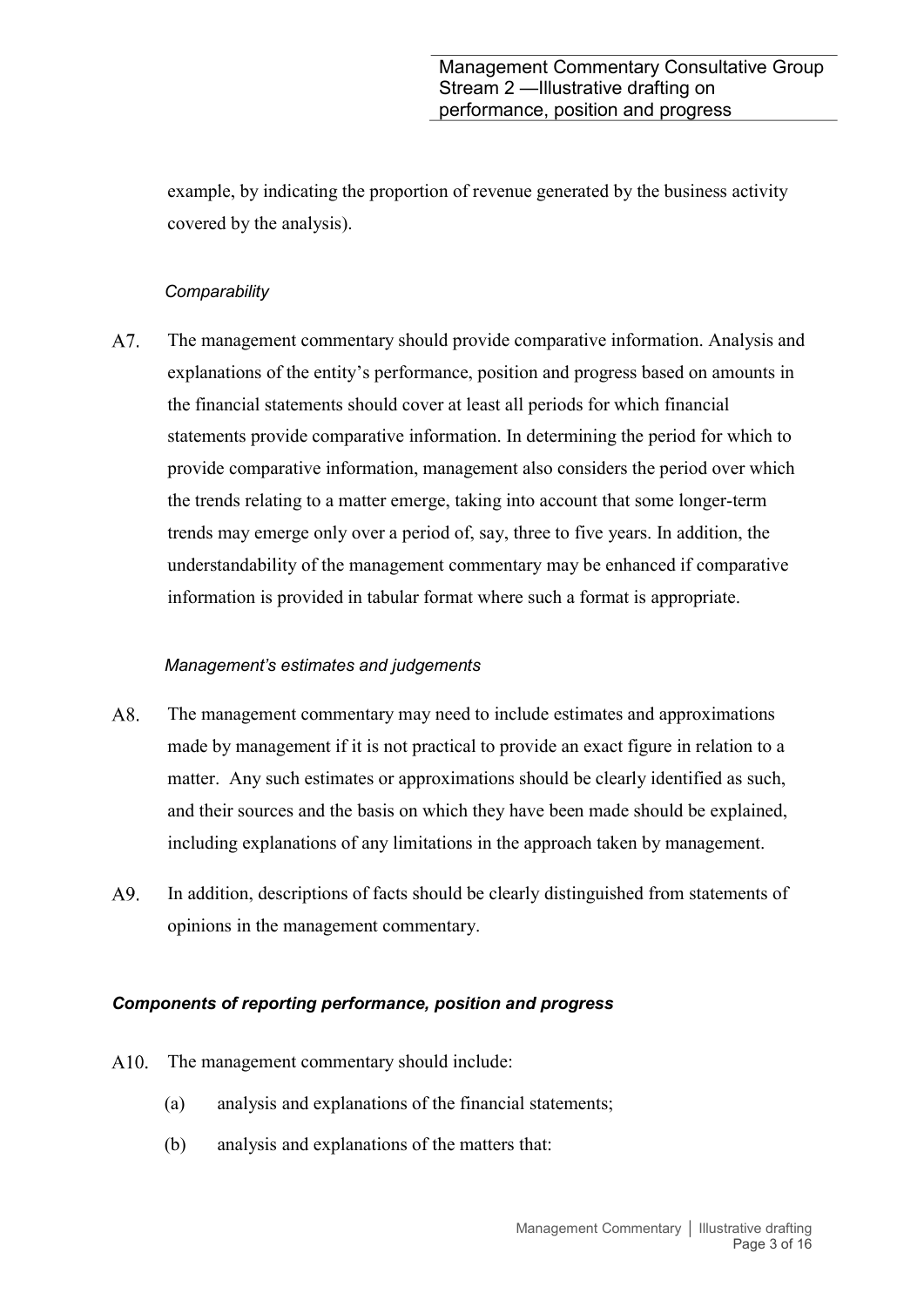- (i) affected the entity's current period financial and operational performance and its position at the end of the current period;
- (ii) could affect the future development of the entity's financial and operational performance; and
- (iii) could affect the features of the entity's business model that the entity depends on for its future success.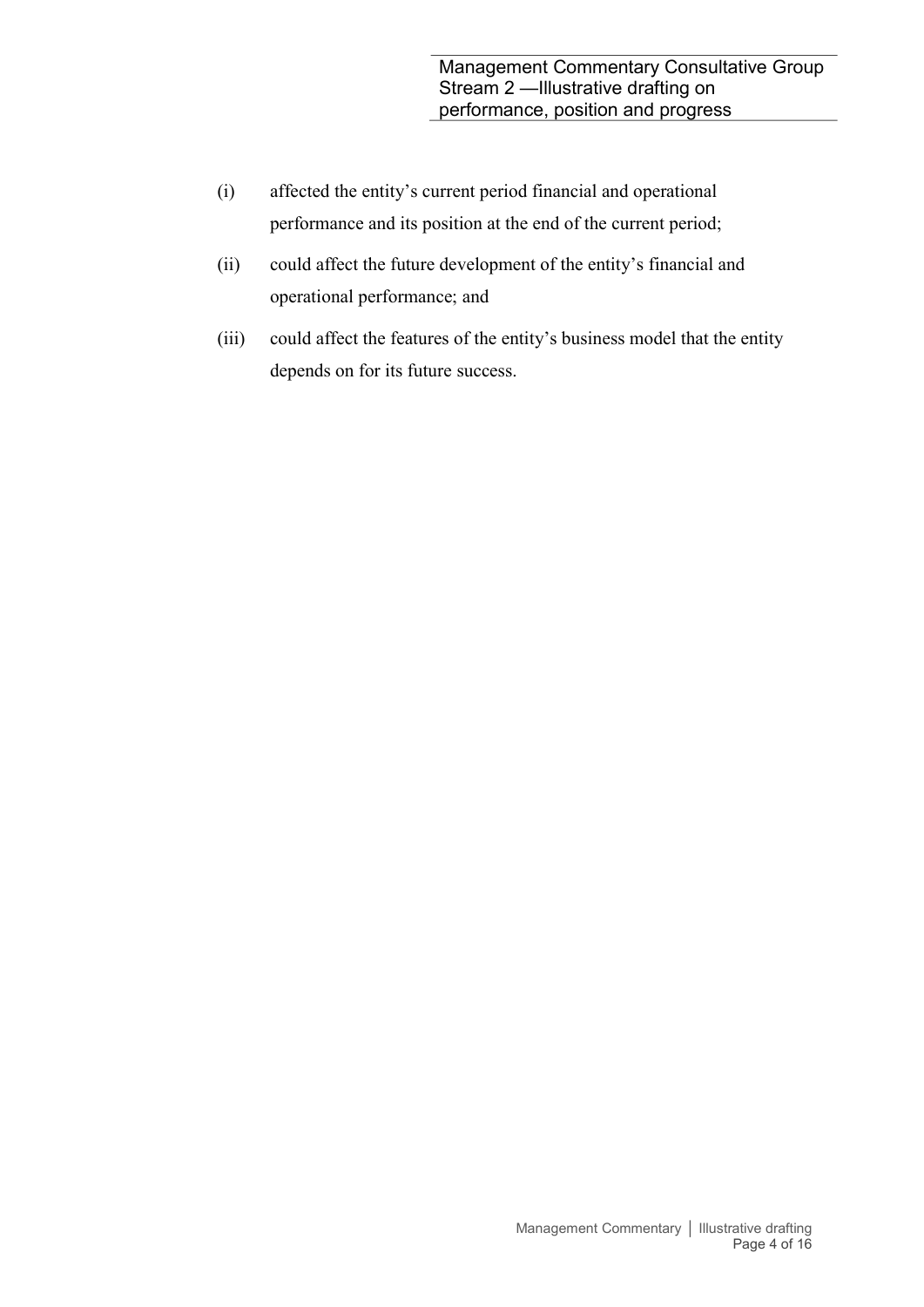

# Analysis of the financial statements (Slide deck 2)

## Overview of the entity's performance and position

The management commentary should include an overview of the entity's financial performance and position based on the performance measures and ratios that management considers to be most important for understanding of the entity's performance for the current reporting period. If adjusted performance measures are used, the overview should not give greater prominence to those performance measures than to their unadjusted equivalents, ie the most directly comparable (unadjusted) measures included in the financial statements. That overview does not need to be a separate section of the management commentary.

## Financial performance

## Entity's ability to generate cash flows in the future

- A12. The management commentary should provide information that helps users evaluate the extent to which current period financial performance is indicative of the entity's ability to generate cash flows in the future. Such information includes analysis and explanations of the following income or expenses that may not be indicative of the entity's ability to generate cash flows in the future and that relate to:
	- (a) unusual and infrequent items;
	- (b) transactions whose economic characteristics might not be inferred from the entity's description of its business model; and
	- (c) changes in accounting estimates and policies.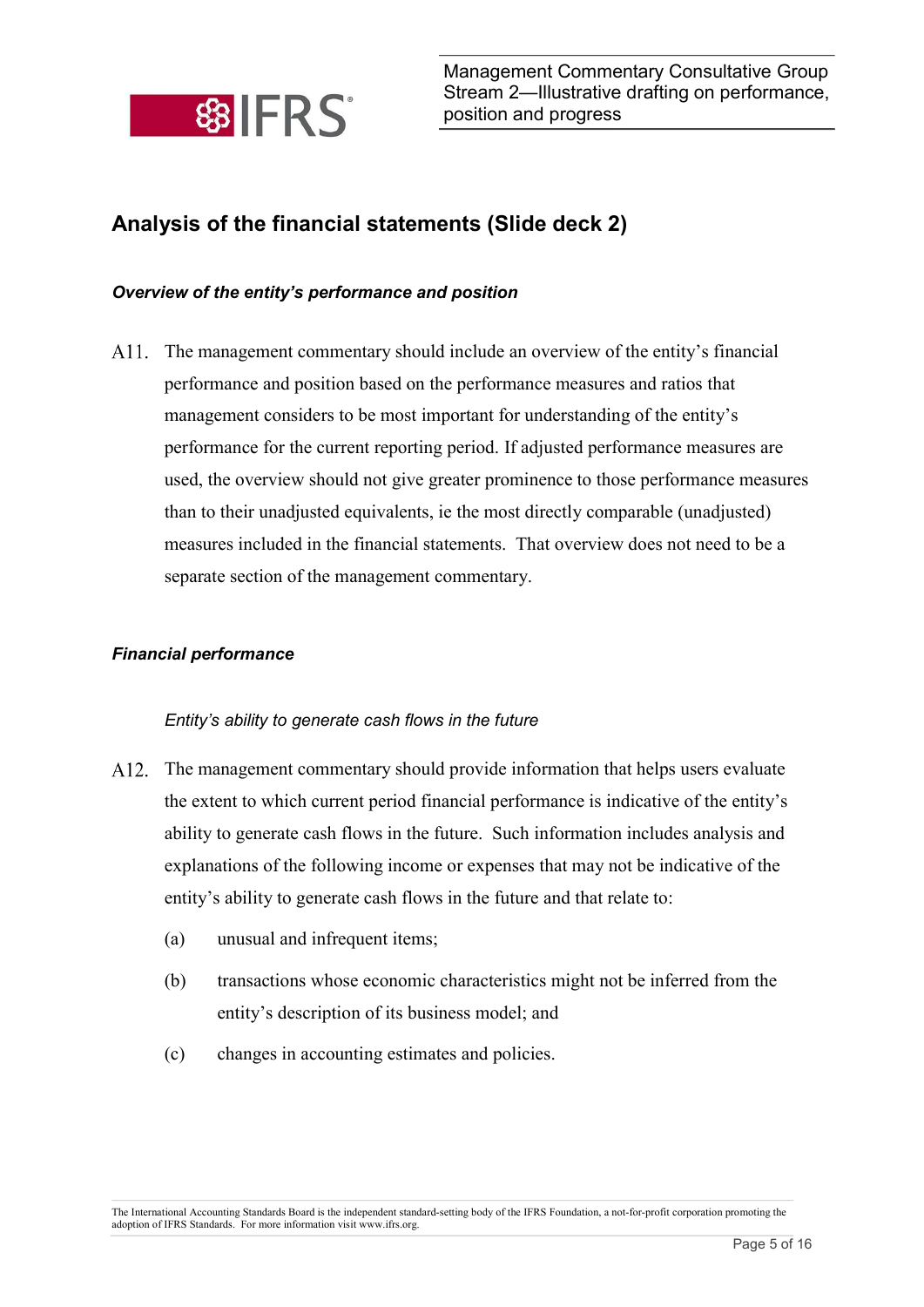## Trends in the entity's financial performance

- To help investors understand period-to-period trends in the entity's financial performance, the management commentary should include analysis of changes in the entity's financial performance attributable to:
	- (a) income or expenses that may not be indicative of the entity's current ability to generate cash flows in the future (see paragraph A12);
	- (b) changes in macro-economic factors, such as changes in currency exchange rate; and
	- (c) changes to the structure of the reporting entity arising from acquisitions or disposals.

## Methods of explaining matters that affect financial performance

- A. Management determines the most appropriate method or methods of explaining in the management commentary matters that affect the entity's financial performance. Such methods may include:
	- (a) a 'bridge analysis' that breaks the overall change in financial performance into components that cumulatively account for the overall change in financial performance; and
	- (b) other forms of hypothetical analysis such as 'constant currency calculations' that adjust for effects of changes in foreign exchange rates or 'pro forma group calculations' that adjust for the effect of significant changes in the reporting entity arising from acquisitions or disposals.
- A15. Where management provides a hypothetical analysis, it should ensure that:
	- (a) the analysis is provided in a neutral and understandable way and includes explanations of the limitations of the analysis;
	- (b) hypothetical numbers are described as such so that it is clear that they do not depict actual events or actual trends; and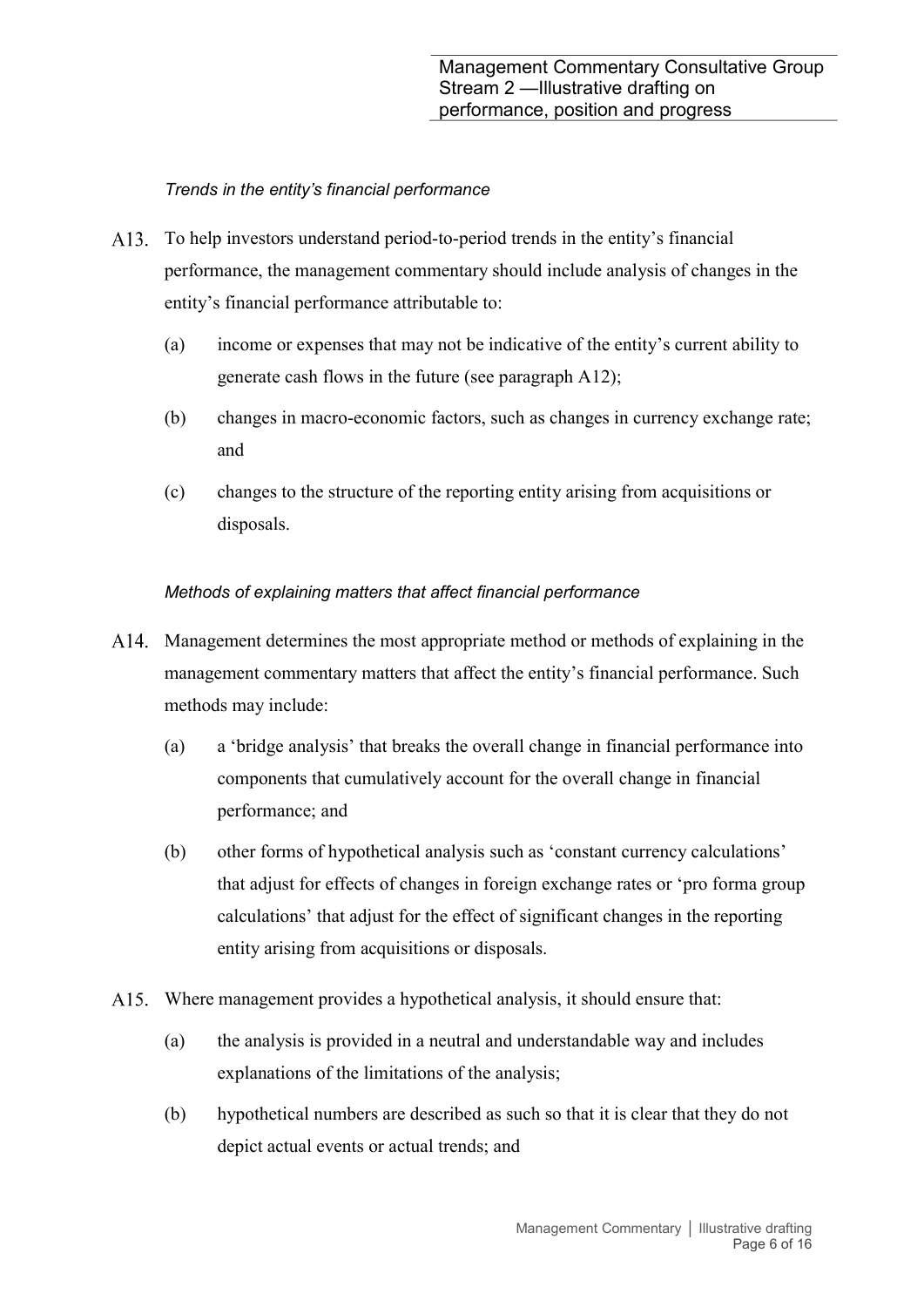- (c) any adjustments incorporated in the analysis (for example, constant currency adjustments) should solely relate to the matters being analysed (such as changes in currency exchange rate) and be factually supportable.
- A16. In making any changes from period to period in the method of explaining matters that affect the entity's financial performance, management should:
	- (a) ensure that such changes do not make the management commentary less neutral or less understandable; and
	- (b) explain the nature of such changes and the reasons for them.

## Adjusted performance measures and ratios

- A.17. The management commentary may include measures and ratios that incorporate adjustments to the source data (for example, the amounts in the financial statements or internal reporting systems) to help users understand performance. Where such adjusted measures are used, the management commentary should provide a reconciliation to their unadjusted equivalents and a description of:
	- (a) why the measure provides management's view of performance;
	- (b) the basis of its calculation, identifying any changes in that basis from the previous period or any differences from similar measures published by the entity, for example, in investor presentations; and
	- (c) each adjustment to the measure's unadjusted equivalent and the reason why management considers the adjustment appropriate in the context of the entity's economic circumstances.
- A18. The management commentary should not provide adjusted measures with greater prominence than their unadjusted equivalents. Particular care is needed when reporting adjusted measures that cause ratios to cross a key threshold, for example, where the adjusted measure exceeds a covenant threshold and the unadjusted equivalent does not.
- A19. Adjusted measures should be labelled appropriately so that: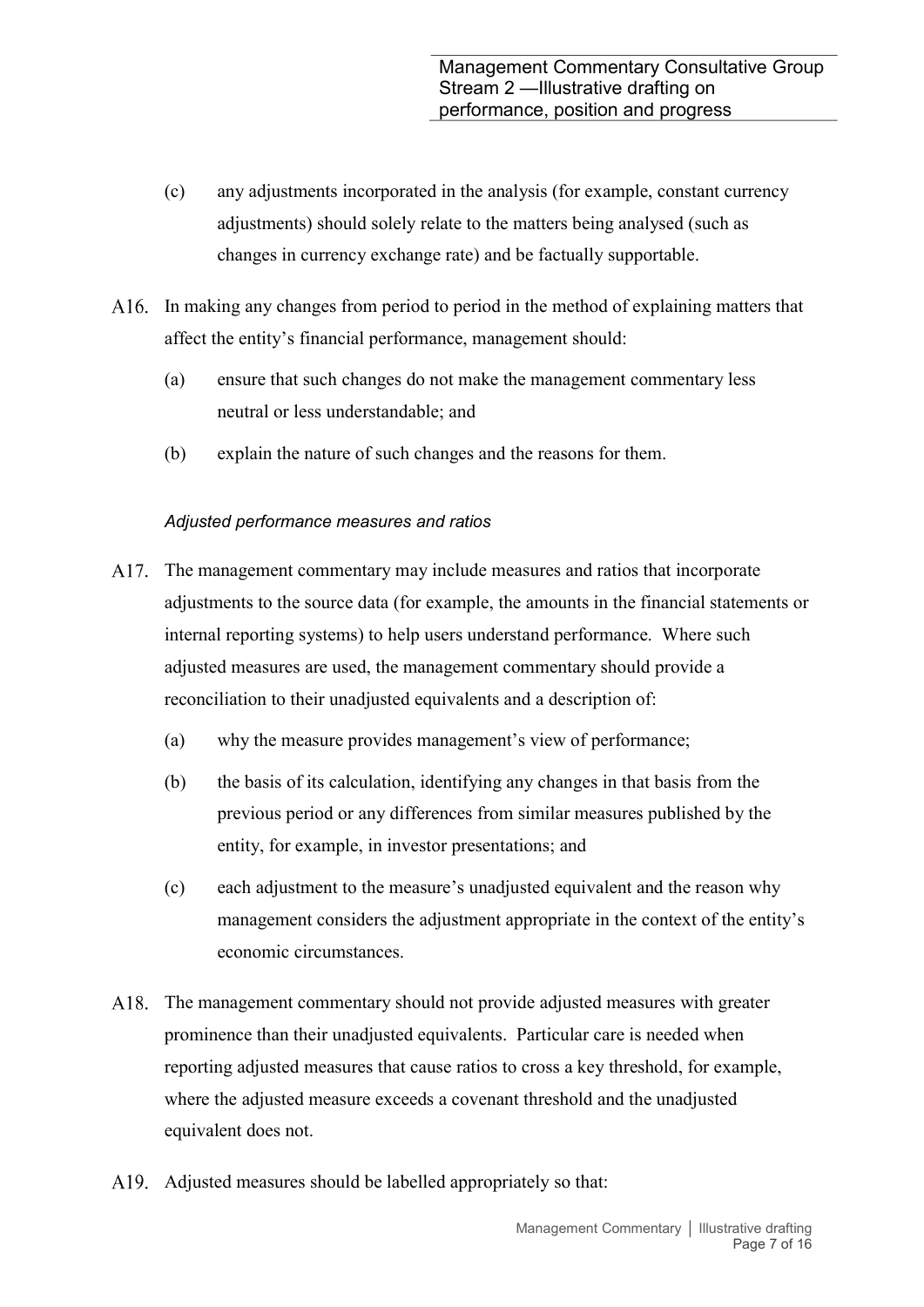- (a) the measure cannot be confused with similar measures included in the financial statements; and
- (b) the description of the measure does not imply a broader set of adjustments than is the case. For example, a measure should not be described as adjusting for 'one-off items' unless management has determined that the measure does in fact incorporate all such adjustments.
- A20. The management commentary should not use descriptions such as 'non-recurring' or 'non-underlying' when items of a similar nature may be expected to arise over the entity's business cycle.
- A21. Where ratios are provided, the nature and scope of the numerator and denominator and any related adjustments must be consistent with each other.

## Link to management compensation

- A22. If management compensation includes a component that is linked to the entity's performance, the management commentary should identify the performance measure used in determining the compensation and include:
	- (a) a reconciliation of the performance measure used in determining management compensation to its nearest unadjusted equivalent; and
	- (b) discussion of the entity's performance in the context of that performance measure if it is not already provided in the main discussion of performance.

## Matters that affect operational performance

- A23. The management commentary should provide analysis and explanations of the matters that affect the entity's income and expenses that result from the entity's main business activities for the current period and provide comparisons to prior period(s).
- A24. Such analysis and explanations should reflect the features captured in the description of the entity's business model and address: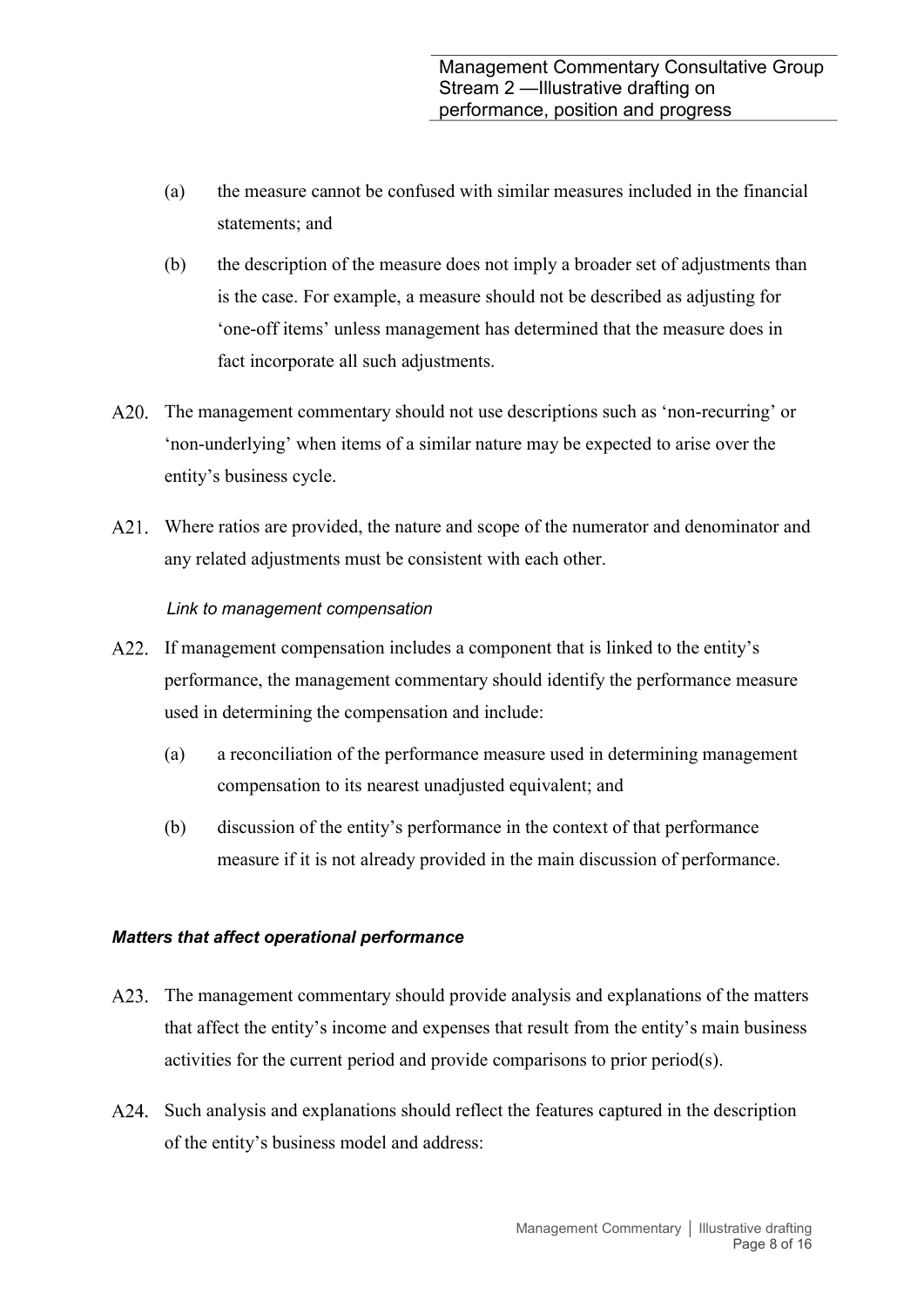- (a) analysis of revenue variances, including explanations of price and volume components and analysis of other revenue measures (such as average revenue per customer) used by management in managing the business;
- (b) analysis of cost measures used by management in managing the business, including explanations of efficiency and utilisation variances; and
- (c) other indicators (such as fixed-variable cost ratios) that help users understand the relationship between costs and revenues.
- A25. The management commentary should provide explanations of the operational matters giving rise to the above variances.
- A26. If a matter affected the entity's performance for only part of the current period or may not affect the entity's performance in future periods, the management commentary should include information to help users evaluate the potential impact of the matter over a full period and on future periods.

## Other aspects of performance and position

## Investment activities

- A27. The management commentary should include analysis and explanations of amounts included in the financial statements in relation to capital and operating expenditure that is useful for users' understanding of the extent to which the entity's current levels of investment are consistent with its ongoing needs in the context of its stated business model and strategy.
- A28. Where appropriate, such analysis and explanations should include:
	- (a) analysis of capital expenditure between categories that are intended to maintain the entity's ongoing operations and categories that are intended to support the extension of the entity's activities in accordance with its strategy;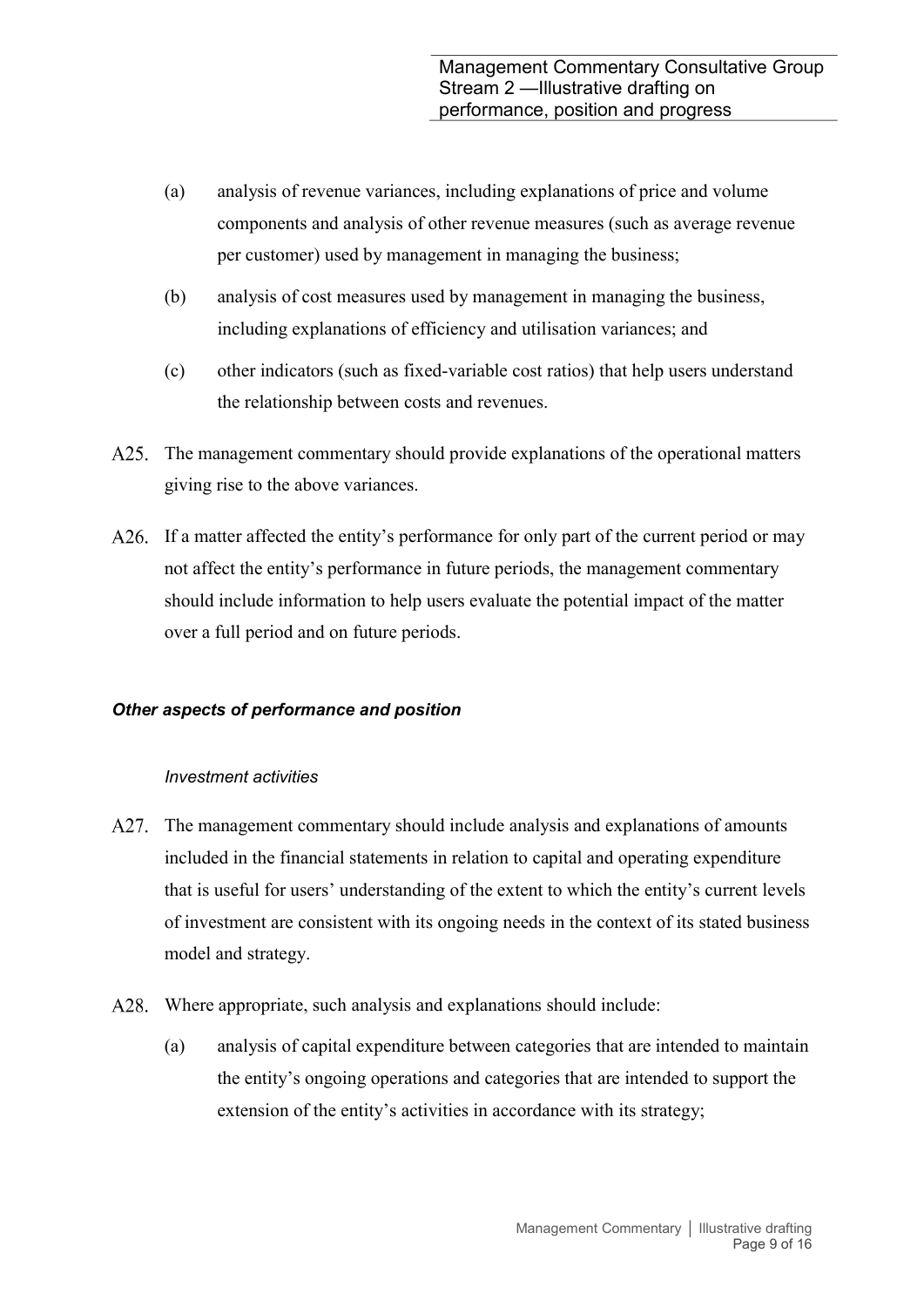- (b) analysis of operating expenditure between categories that are intended to maintain the entity's ongoing operations and categories that are intended to enhance the entity's economic resources and relationships in accordance with its strategy (for example, research expenditure, customer acquisition programmes); and
- (c) explanations of the relationship between the entity's strategy and the nature and the level of expenditures.
- A29. Where possible, the management commentary should include information to help users evaluate the returns generated by past capital allocation decisions. Depending on the nature of the investment, such information may include information about the returns generated by the investment and the amount of the underlying investment.

## Financing position and requirements

- A30. The management commentary should include information about the entity's financial position to help users assess the entity's ongoing financing requirements. This information should include:
	- (a) explanation of working capital changes during the period if the entity's working capital position at the end of the reporting period is unrepresentative of the entity's working capital during the period;
	- (b) analysis of performance measures and ratios that help users understand the entity's compliance with its financing covenants;
	- (c) analysis of terms and conditions of financial liabilities, guarantees, lease, option and other financing agreements that could give rise to early repayment obligations; and
	- (d) discussion of the entity's financing requirements both for the next period and beyond, including explanations of the impact of the entity's stated strategy on its financing requirements.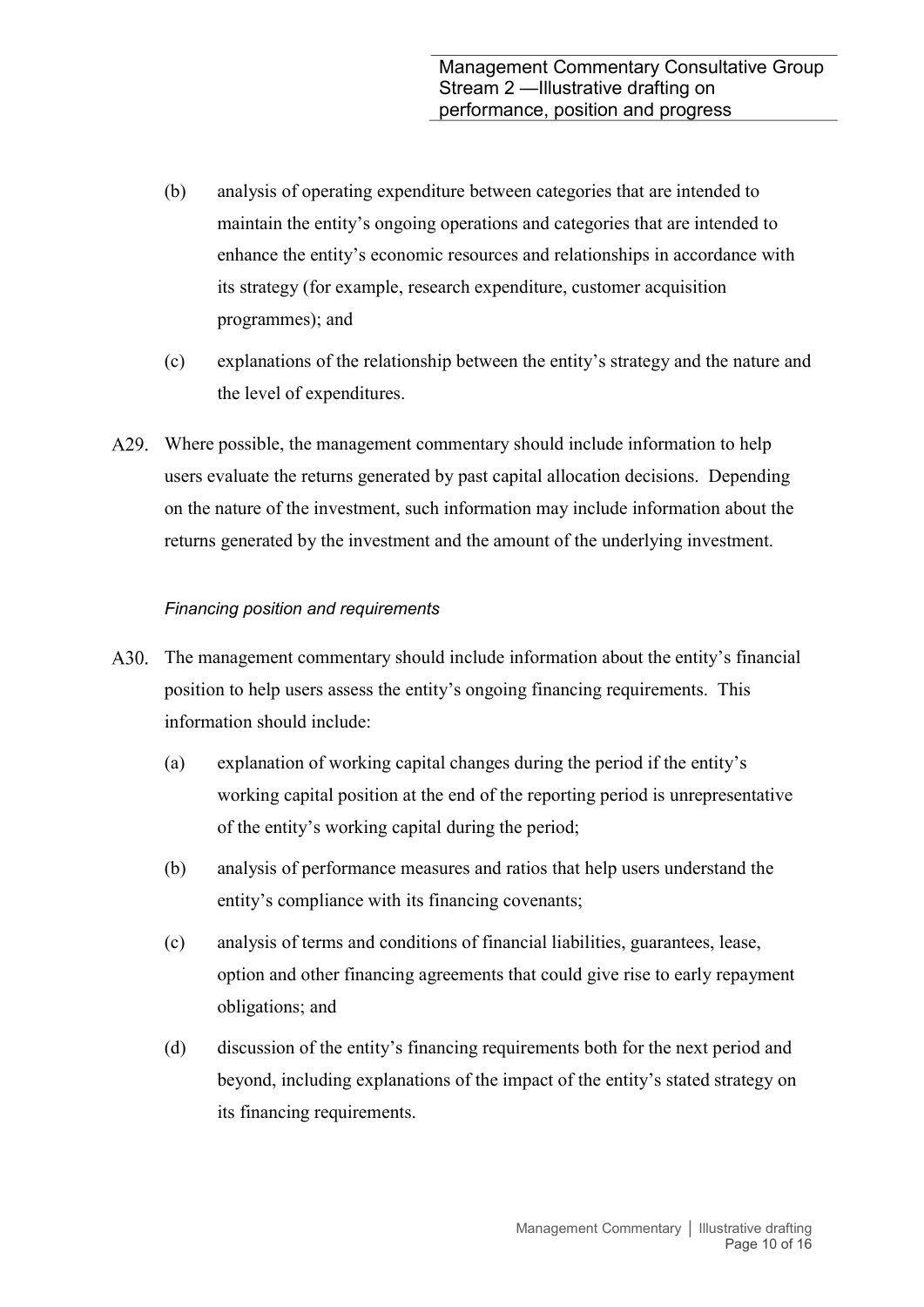## Matters affecting current period other income and expenses

- A31. The management commentary should provide analysis and explanations of the matters affecting the entity's current period interest, tax and other income and expenses.
- A32. The discussion of the entity's income tax expense should complement the information in the financial statements to help users assess whether the entity's effective tax rate is sustainable in the context of the entity's income tax strategy. To provide users with information needed for this assessment, the management commentary should discuss factors such as:
	- (a) known or expected future changes in applicable tax rates or in tax law;
	- (b) known or expected changes in the entity's income tax strategy that could reasonably be expected to affect the tax consequences of the entity's future transactions and future activities; and
	- (c) known or expected factors that could reasonably be expected to result in the relationship between tax expense and accounting profit for future periods differing from the relationship for the current year.

## Comparisons to previously published forecasts and targets

A33. Where the entity has previously published (including outside the management commentary) a forecast of, or a target for, an aspect of the entity's performance for the current period, the management commentary should include a comparison of the entity's current period performance with that forecast or target. The comparisons should explain any significant variances from the forecasts or targets and discuss the implications of those variances for management's expectations of the entity's future performance.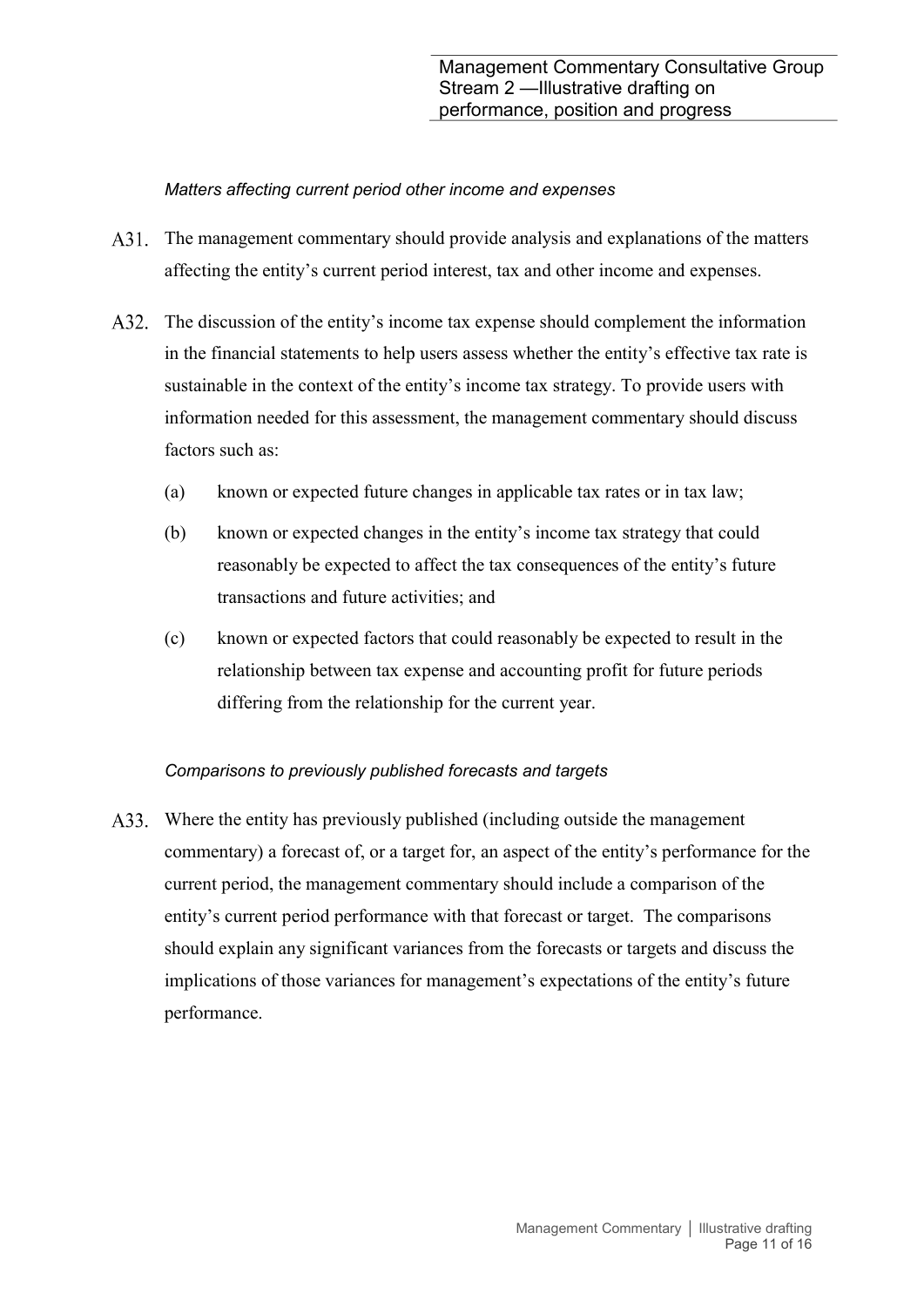## Matters that could affect the entity's future development (Slide deck 3)

## Matters that could affect the future development of the entity's performance

Progress in implementing the entity's strategy

- A34. The management commentary should provide analysis and explanations of the matters known to management that could affect the future development of the entity's financial and operational performance, covering:
	- (a) the progress in implementing the entity's strategy in managing the matters identified in the description of the entity's operating environment. Depending on the matter being discussed, progress might be described in terms of the actions taken by the management or in terms of the effect of those actions. The analysis should include quantitative measures where these are available to management or can be derived from information available to management. In providing comparative information, the management should consider whether users need to evaluate progress in managing the matter over a number of years.
	- (b) information to help users assess the potential implications of the matter and the entity's strategy in managing the matter on the entity's future performance. This information may include:
		- (i) information about the scale of business activity that is potentially affected by the strategy in managing the matter; and
		- (ii) information about the potential impact of the strategy on the business activity.

## Forecasts and targets

Forecast and target information may relate to the entity's financial or operational performance. Management is not required to prepare forecasts or targets for inclusion in the management commentary. However, where the entity has published a forecast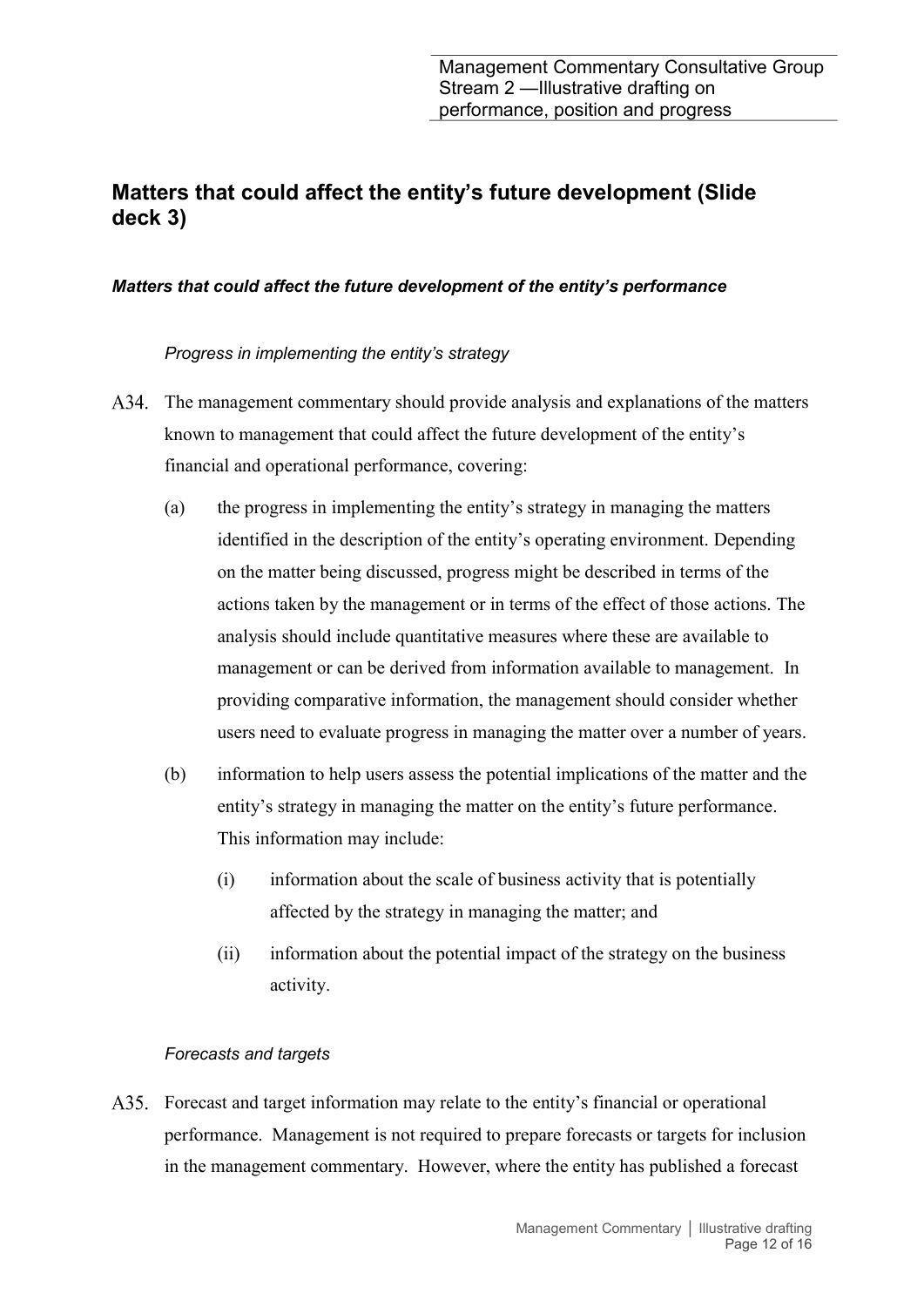or target that relates to a subsequent period, such forecast or target should be included in the management commentary, together with analysis and explanations of:

- (a) the basis on which the forecast or target has been prepared and how that basis aligns with the description in the management commentary of the entity's business model, its strategy and operating environment; and
- (b) the risks and assumptions incorporated in the forecast or target and how those risks and assumptions align with the discussion of current performance in the management commentary.

## Matters arising after the end of the reporting period

- A36. The management commentary should include analysis and explanations of matters arising between the end of the reporting period and the date of publication of the management commentary that reflects management's up-to-date perspective on the business that is not reflected in the financial statements.
- A37. The analysis and explanations should cover:
	- (a) specific matters arising after the end of the reporting period that are known to management.
	- (b) trends after the reporting period in measures used by management to monitor the entity's performance. Depending on the entity's business model, it may be appropriate to include analysis of the entity's forward order book, pipeline or sales order backlog.

## Progress in managing the critical features of the business model

A38. The management commentary should provide analysis and explanations of progress in managing the features of the entity's business model that are critical to the entity's future success, including: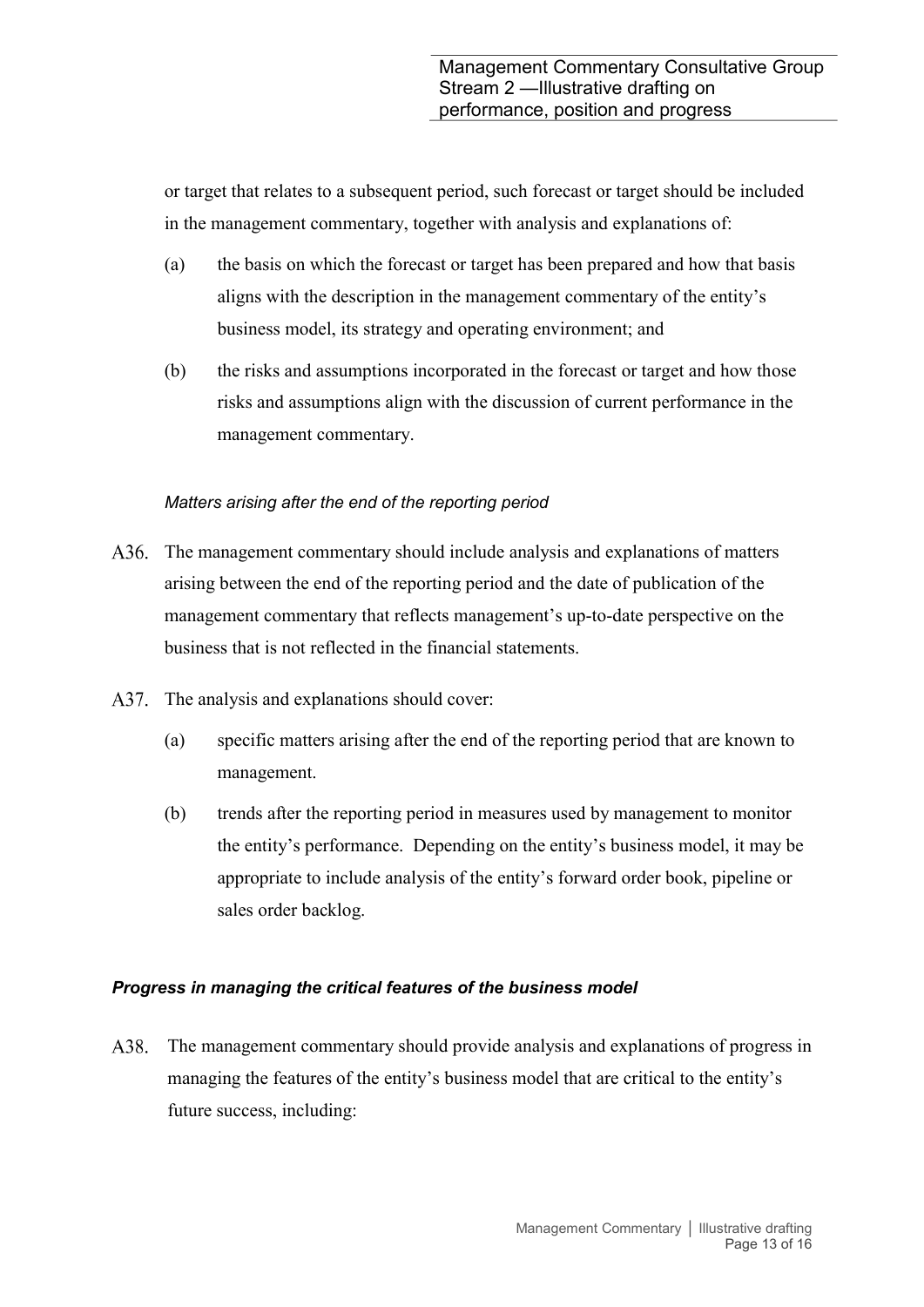- (a) the tangible and intangible economic resources needed to achieve the entity's purpose and strategy, irrespective of whether those resources are recognised in the entity's financial statements; and
- (b) the relationships that affect the entity's ability to achieve its purpose and strategy, together with the impact of the entity's activities on those relationships.
- A39. The analysis and explanations should address progress in managing opportunities and risks identified in the description of features of the entity's business model or the operating environment that are critical to the entity's future success. The information provided should be specific to the aspect of the resource or relationship for which an opportunity or risk has been identified.
- Depending on the feature being discussed, progress might be described in terms of the actions taken by the management or in terms of the effect of those actions on the entity's resources and relationships, including the extent to which adverse impacts of business activities on those resources and relationships are being mitigated. The discussion should include quantitative measures where these are available to management or can be derived from information available to management. In providing comparative information, management takes into account that users may need to evaluate progress over a number of years.
- A41. The management commentary is not required to include predictions of the impact of a matter on the entity's performance. However, it should provide information that is necessary to help users assess the potential impact of the matter. This information may include analysis and estimations of the scale of business activity that is potentially exposed to the matter, and, if available, scenario or sensitivity analysis.
- A42. The management commentary should provide qualitative analysis of progress where such analysis enhances the quantitative analysis, or where the information to provide quantitative analysis is not available to management. Where qualitative analysis is provided, the management commentary should describe the reference points or milestones against which progress is analysed and distinguish those aspects of the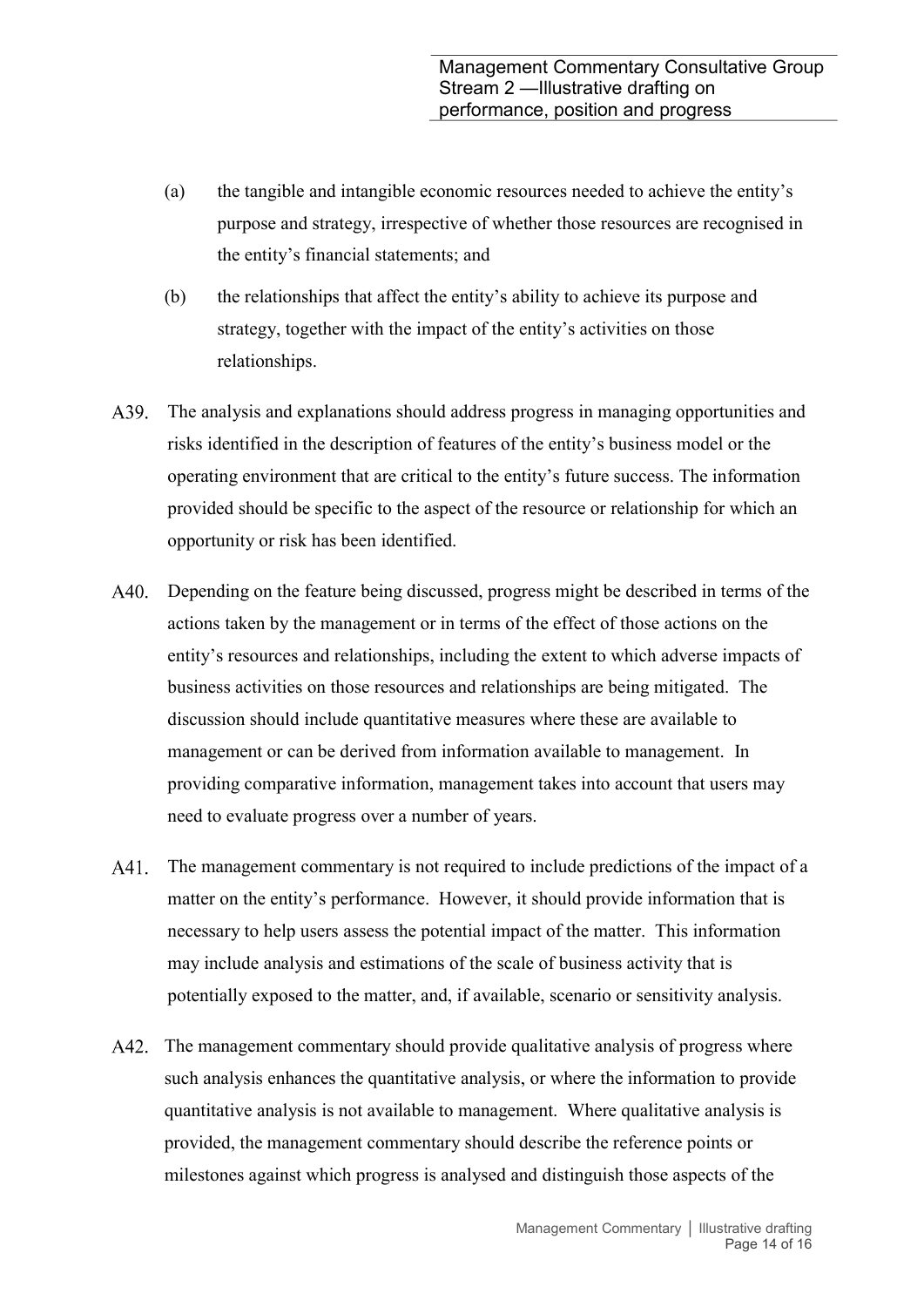analysis that are based on management's opinions from those that are based on facts. Analysis of progress over the current period should include both comparison to progress made in previous periods and comparison to management's forecasts or targets for progress over the current period where such forecasts or targets were previously published.

## Survey information

- A43. Where the management commentary includes information derived from surveys, such as net promoter scores, the management commentary should include:
	- (a) reference to the source of the survey and the methodology applied in the survey. If the methodology has changed from the prior year, an explanation of the reasons for the change should be provided.
	- (b) an overview of the questions asked in the survey and the results.
	- (c) information about the population surveyed, including whether it related to a specific category of customers or employees or part of the business, and the response rate.
- A44. Where surveys have been conducted across business activities with different characteristics, it may be misleading to aggregate the results. Instead, findings may be summarised by, for example, grouping results for business units exceeding a specified score.

## Scenario or sensitivity analysis

A45. Where management uses scenario or sensitivity analysis in managing the business, it may be appropriate to provide the results of this analysis in the management commentary. However, if the outcome of the analysis is highly sensitive to small changes in how the analysis is performed, it may be misleading to provide the analysis in the management commentary. Similarly, suppose an entity has many contracts that are highly sensitive to interest rate increases above a change of 1.5%,